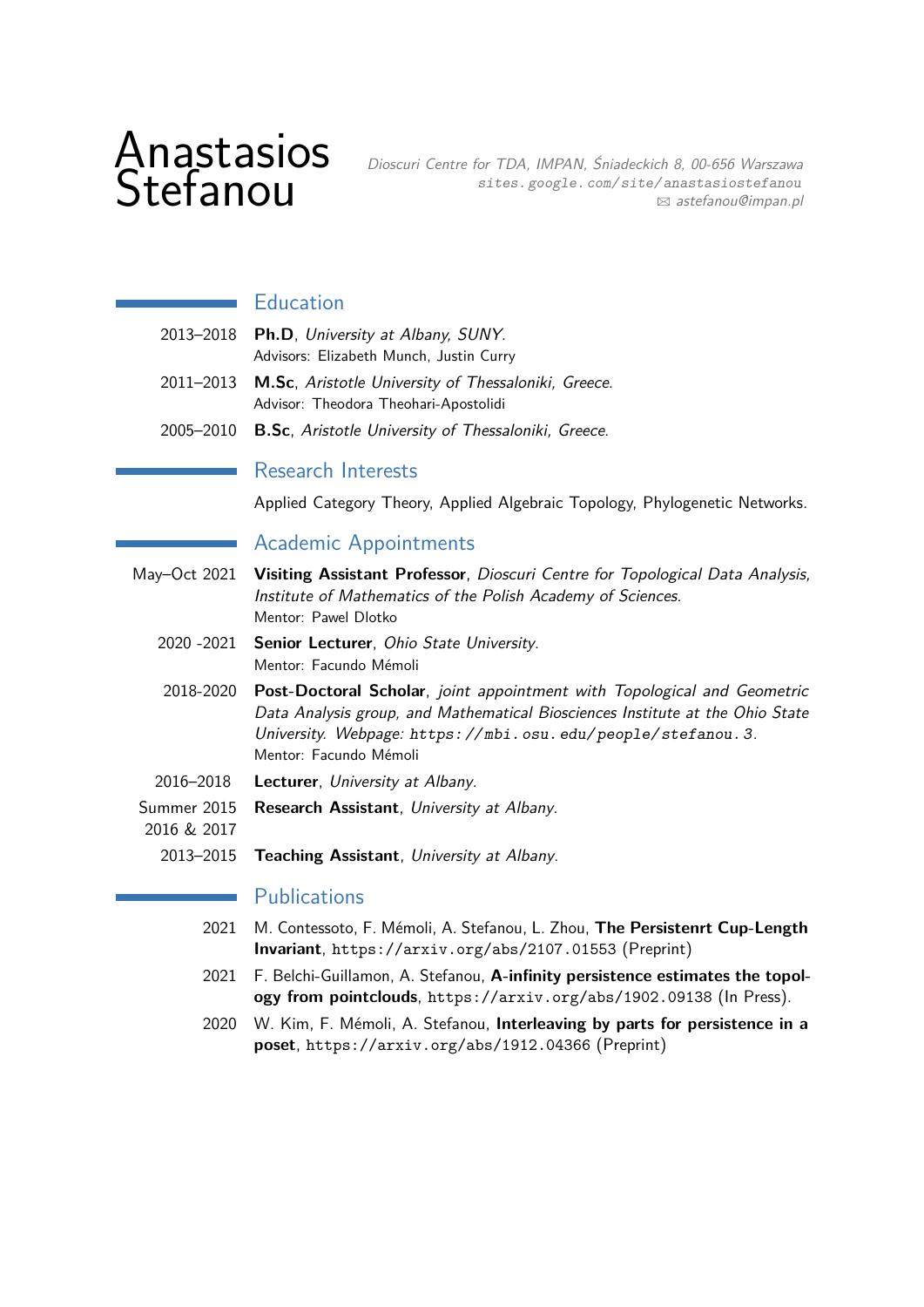- 2020 A. Stefanou, **Tree decomposition of Reeb graphs, parametrized complexity, and applications to phylogenetics**, Journal of Applied and Computational Topology, 2020
- 2019 E. Munch, A. Stefanou, **The** *`*∞**-cophenetic metric for phylogenetic trees as an interleaving metric**, Research in Data Science, 109127, AWMS, Springer, 2019.
- 2018 V. de Silva, E. Munch, A. Stefanou, **Theory of interleavings on categories with a flow**, Theory and Applications of Categories, 33(21):583607, 2018.

#### In Preparation

- 2020 F. Mémoli, A. Stefanou, **Metric geometry for categories with a flow**.
- 2020 T. Needham, A. Stefanou, **Stability of multiparameter barcodes with convex intervals**.

### Extended Abstracts

2015 [Conference extended abstract] V. de Silva, E. Munch, A. Stefanou, **A Homtree lower bound for the Reeb graph interleaving distance**. Published in: Extended Abstract, Fall Workshop on Computational Geometry, 2015.

#### Thesis

2018 A. Stefanou, **Dynamics on Categories and Applications**, State University of New York at Albany, ProQuest Dissertations Publishing, 10845468, 2018.

#### Invited Talks

- Spring 2021 "Interleaving by Parts for Persistence in a Poset.", **Statistics and Data Analysis Seminar, University of Tennessee**, Knoxville, TN, April 8, 2021
- Spring 2021 "Interleaving by Parts for Persistence in a Poset.", **Applied Algebraic Topology Research Network, IMA, University of Minnesota**, January 12, 2021
- Spring 2020 "Algebraic and Metric Structure Theorems for Reeb Graphs and Formigrams.", **Topological Data Analysis meeting, University of Florida**, Gainesville, FL, January 30-31, 2020
	- Fall 2019 "Partially ordered Reeb graphs, tree decompositions, and phylogenetic networks.", **Mathematical biology seminar, Georgia Tech**, Atlanta, GA, October 9, 2019
- Summer 2019 "Using Category Theory for Topological Data Analysis", **Ohio TDA Day, Air Force Lab**, Dayton, OH, July 29, 2019
	- Fall 2018 "Interleavings on Phylogenetics Trees", **TGDA seminar, Ohio State University**, Columbus, OH, September 18, 2018
	- Spring 2018 "Interleavings on categories with a flow", **GSIMS, Lehigh University**, Bethlehem, PA, March 8, 2018
	- Spring 2018 "Interleavings on categories with a flow", **AMS Special Session in Topological Data Analysis, Joint Math Meetings**, San Diego, CA, January 13, 2018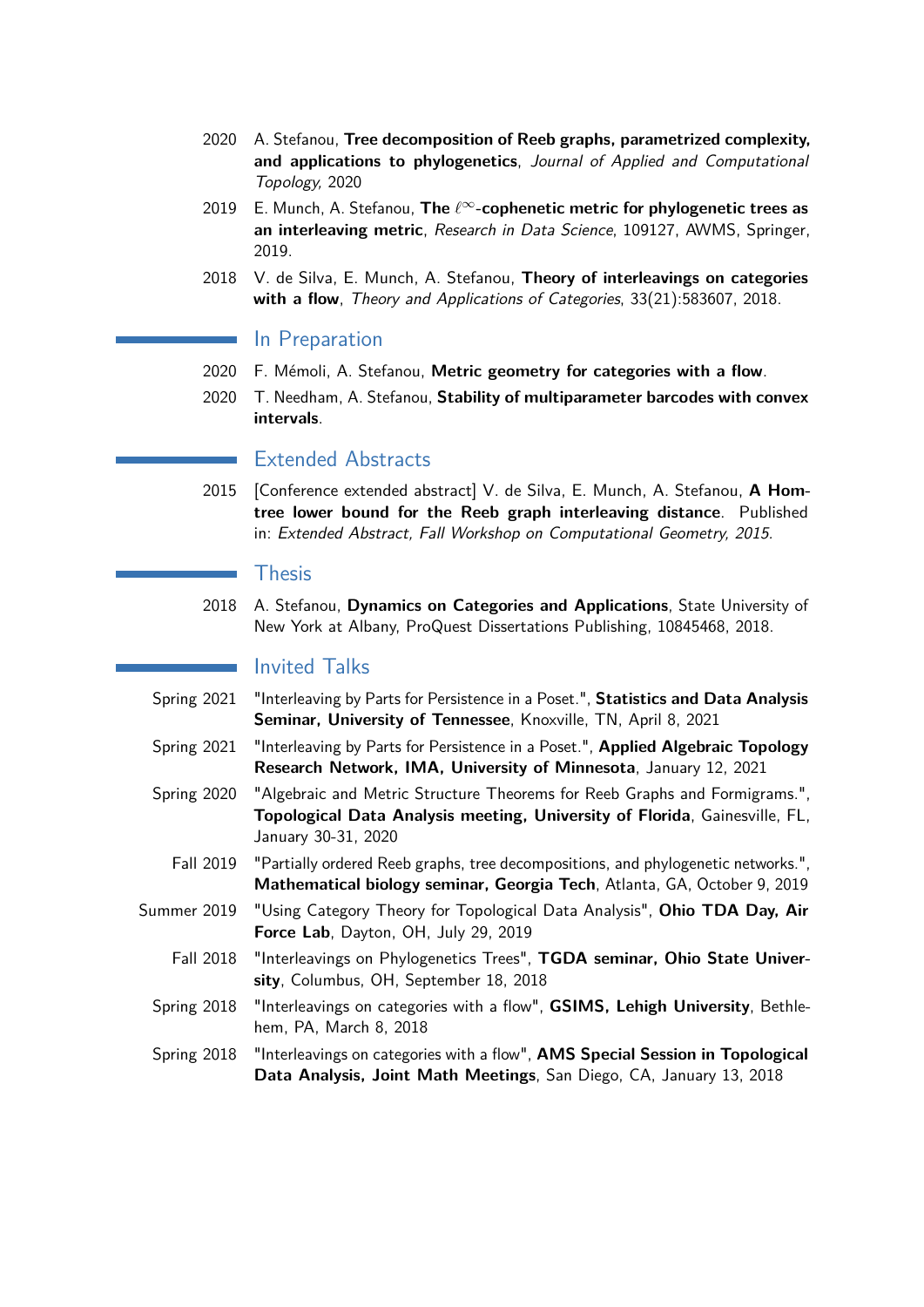- Summer 2017 "Interleavings on categories with lax [0*,* ∞)-action", **Applied Algebraic Geometry-SIAM conference**, Atlanta GA, August 3, 2017
	- Spring 2017 "Introduction to persistent homology", **Math Theory Seminar, US Military Academy, West Point**, NY, May 3, 2017
	- Spring 2017 "Interleavings on categories with lax [0*,* ∞)-action", **Algbera/Topology Seminar, University at Albany, SUNY**, March 23, 2017
	- Spring 2017 "Interleavings on categories with lax  $[0, \infty)$ -action and the hom-tree functor", **Joint Math Meetings**, Atlanta, Georgia, January 4, 2017
		- Fall 2016 "Interleavings on categories with lax  $[0, \infty)$ -action and the hom-tree functor", **Union College Mathematics Conference, Union College**, December 4, 2016
		- Fall 2015 "A hom-tree lower bound for the Reeb graph interleaving distance", **Fall Workshop on Computational Geometry (FWCG)**, Buffalo, NY October 23, 2015

### Contributed Talks

- Spring 2020 "Stratifying Multi-parameter Persistence", **Adjoint School-Applied Category Theory School, MIT**, Boston, MA, May 19, 2020
- Spring 2020 "*A*∞-persistence", **Network Data Analysis seminar, Ohio State University**, Columbus, OH, February 6, 2020
	- Fall 2019 "Partially ordered Reeb graphs, tree decompositions, and phylogenetic networks", **AMS Contributed Papers Session 1**, University of California, Riverside, CA, November 9, 2019
	- Fall 2019 "Partially ordered Reeb graphs, tree decompositions, and phylogenetic networks", **MBI seminar, Ohio State University**, Columbus, OH, September 24, 2019
- Summer 2019 "Magnitude of metric spaces and magnitude homology (Part 3)", **Network Data Analysis seminar, Ohio State University**, Columbus, OH, August 15, 2019
- Summer 2019 "Magnitude of metric spaces and magnitude homology (Part 2)", **Network Data Analysis seminar, Ohio State University**, Columbus, OH, August 1, 2019
- Summer 2019 "Magnitude of metric spaces and magnitude homology (Part 1)", **Network Data Analysis seminar, Ohio State University**, Columbus, OH, July 24, 2019
	- Spring 2019 "Applied Topology for Phylogenetic Networks", **TAGGS seminar, Ohio State University**, Columbus, OH, April 19, 2019
	- Spring 2019 "Applied Topology for Phylogenetic Networks", **Post-Doc Welcome seminar, Ohio State University**, Columbus, OH, April 18, 2019
	- Spring 2019 "Computation of the interleaving distance between multidimensional persistence (Part 2)", **Network Data Analysis seminar, Ohio State University**, Columbus, OH, April 4, 2019
	- Spring 2019 "Computation of the interleaving distance between multidimensional persistence (Part 1)", **Network Data Analysis seminar, Ohio State University**, Columbus, OH, February 28, 2019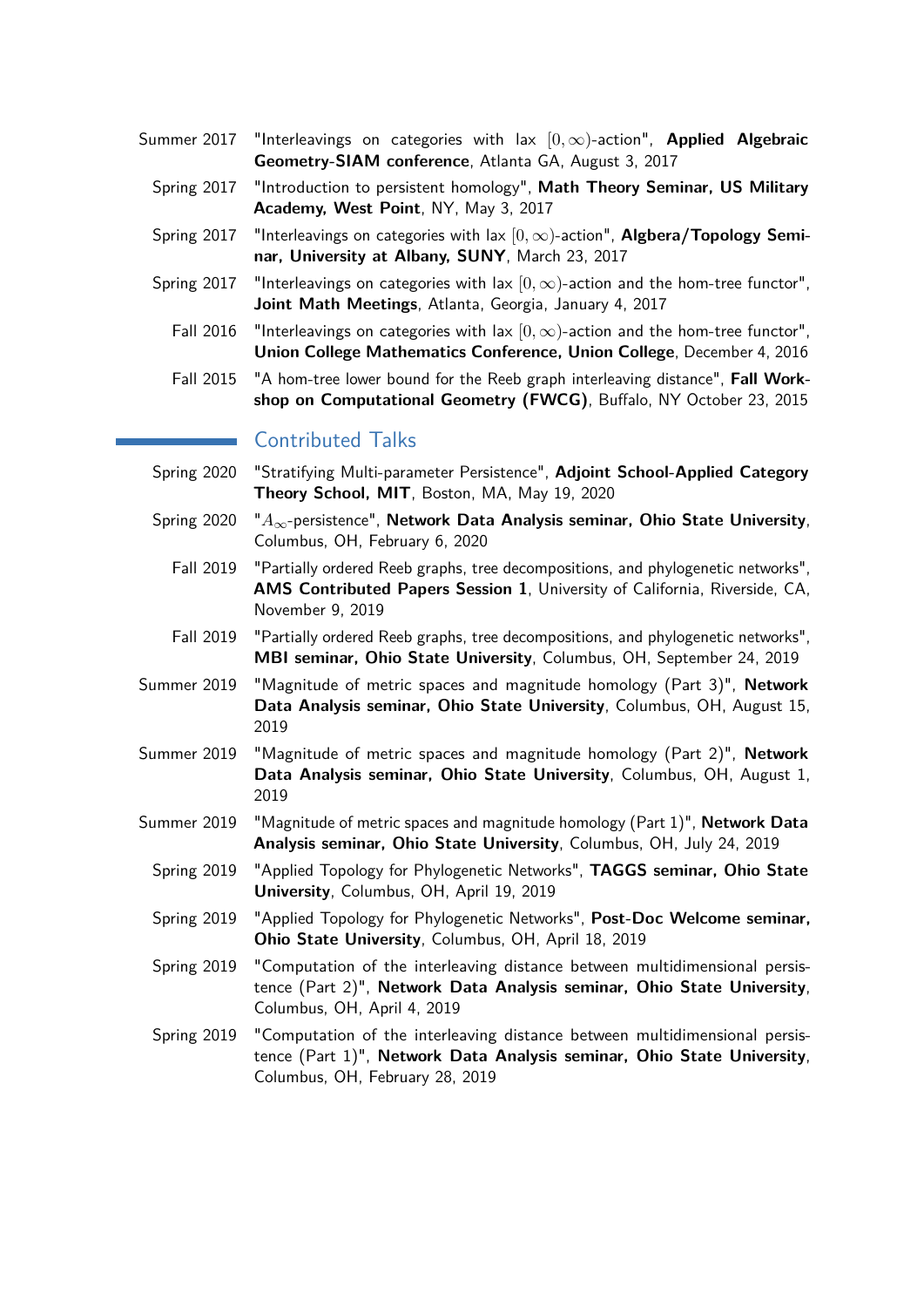| Spring 2019 "Applied Topology for Phylogenetic Networks", MBI seminar, Ohio State |
|-----------------------------------------------------------------------------------|
| <b>University, Columbus, OH, February 19, 2019</b>                                |

Spring 2019 "Introduction to Persistent Homology", **MBI seminar, Ohio State University**, Columbus, OH, February 7, 2019

# Awards and Research Support

| Spring 2021      | Honorarium.                                                                                                                           |
|------------------|---------------------------------------------------------------------------------------------------------------------------------------|
|                  | The award was used to present a research talk at the Statistics and Data Analysis<br>Seminar at University of Tennessee at Knoxville. |
| Spring 2020      | Travel award.                                                                                                                         |
|                  | The award was used to attend the Topological Data Analysis meeting at University of<br>Florida.                                       |
| <b>Fall 2019</b> | Travel award.                                                                                                                         |
|                  | The award was used to attend the Mathematical Biology seminar at Georgia Tech<br>University.                                          |
| Spring 2018      | Travel award.                                                                                                                         |
|                  | The award was used to attend the GSIMS seminar at Lehigh University.                                                                  |
| Spring 2018      | <b>AMS travel award.</b>                                                                                                              |
|                  | The award was used to attend the Joint Math Meetings in San Diego, California.                                                        |
| Summer 2017      | <b>SIAM travel award.</b>                                                                                                             |
|                  | The award was used to attend the SIAM-AG17 conference in Atlanta, Georgia.                                                            |
| <b>Fall 2016</b> | Discretionary Salary Award, .                                                                                                         |
|                  | Mathematics Department, SUNY at Albany.                                                                                               |
| Summer 2016      | Travel award, .                                                                                                                       |
|                  | The award was used to attend the ATMCS7 conference in Torino, Italy.                                                                  |
| Spring 2016      | NSF travel award, .                                                                                                                   |
|                  | The award was used to attend the TGDA conference in Columbus, Ohio.                                                                   |
| <b>Fall 2015</b> | NSF travel award.                                                                                                                     |
|                  | The award was used to attend the FWCG workshop in Buffalo, NY.                                                                        |
| Summer 2015      | NSF travel award.                                                                                                                     |
|                  | The award was used to attend the YRF and SoCG conferrence in Eindhoven, Netherlands.                                                  |
|                  | <b>Teaching</b>                                                                                                                       |
| Spring 2021      | Math 1152: Calculus 2 (two sections), Ohio State University                                                                           |
| <b>Fall 2020</b> | Math 5702: Curves and Surfaces in Euclidean Three Space, Ohio State University                                                        |

- Spring 2020 Math 4570: Applied Algebraic Topology, Ohio State University
- Summer 2018 Math 113: Calculus II, SUNY Albany
- Spring 2018 Math 101: Algebra and Calculus I (two sections), SUNY Albany
- Fall 2017 Math 101: Algebra and Calculus I (two sections), SUNY Albany
- Spring 2017 Math 111: Algebra and Calculus II (two sections), SUNY Albany
	- Fall 2016 Math 112: Calculus I (two sections), SUNY Albany
	- Fall 2015 Math 101: Algebra and Calculus I, SUNY Albany